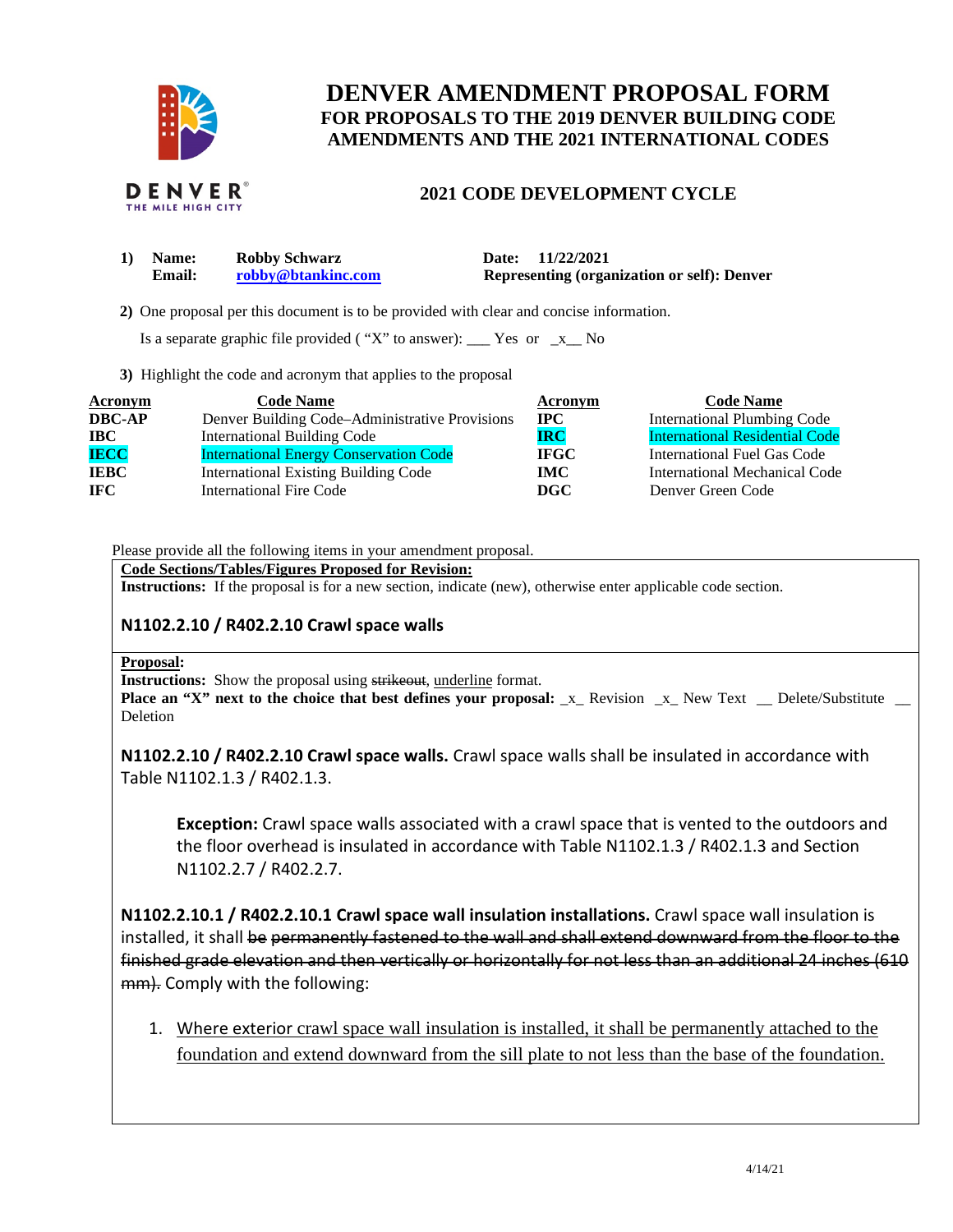2. Where interior crawl space wall insulation is installed, it shall be permanently attached to the foundation wall and extend downward from the sill plate at the top of the foundation wall to not less than the interior floor of the crawlspace.

Exposed earth in unvented crawl space foundations shall be covered with a continuous Class I vapor retarder in accordance with the International Building Code or International Residential Code, as applicable. Joints of the vapor retarder shall overlap by 6 inches (153 mm) and be sealed or taped. The edges of the vapor retarder shall extend not less than 6 inches (153 mm) up stem walls and shall be attached to the stem walls.

# **Supporting Information (Required):**

All proposals must include a written explanation and justification as to how they address physical, environmental, and/or customary characteristics that are specific to the City and County of Denver. The following questions must be answered for a proposal to be considered.

- Purpose: The proposal offers direction for installation of foundation insulation that performs, and which makes enforcement easier and more straight forward. The standing language does not address insulating from the outside and ambiguously speaks to insulating the rim joist or "the depth of the floor"
- Reason: In Denver and else where the top of the foundation wall next to the sill plate connection for interior application of insulation, and at the bottom connection with footings or soils for exterior application of insulation are rarely insulated. Moving to requirements for the installation of insulation based on where it is installed increased Performance and efficiency in Denver through consistent application. This will benefit the City of Denver in there move to zero energy homes and the need for continuous thermal envelopes that avoid thermal bridging in order to reduce heating and cooling loads which will mean fewer PV panels needed on roof tops to achieve Zero energy in the future.
- Substantiation: There may be a perception that the removal of the requirement to insulate horizontally for 2' from the interior of the foundation inward over the dirt floor is a reduction in the stringency of the IECC, however, energy modeling has determined that the horizontal application of insulation inward for 2' over the crawl dirt vapor retarder does not improve the energy performance of the home. This currently required detail is rarely enforced in Denver and adjoining jurisdictions and or applied in the field. Proposals need to address cost of application and this proposal reduces cost by removing ineffective application.
- This proposal removes the requirement to bring insulation in bound from the foundation 24".
- There is no building science literature that supports this installation technique as a means to meaningfully reduce heat loss or gain. On the contrary, frost protected shallow foundations that are constructed with horizontal insulation extending away from the foundation on the outside of the building are not prohibited by this change in language. As demonstrated in the Bibliography, this type of insulation technique takes the insulation horizontally from the bottom of the installed vertical installed insulation which in this case would be at the bottom of the foundation wall on the exterior.
- The IECC has never specifically addressed the application of insulation on the exterior so this proposal clarifies that insulation shall extend above grade to the sill plate and below grade to the footing in this application.
- Regardless of if the crawl space is vented or unvented (both of which are allowed to be built in Denver) exposed earth needs to be covered with a class I vapor retarder to avoided moisture intrusion and as a first step in radon control. This proposal ensures that there is no confusion